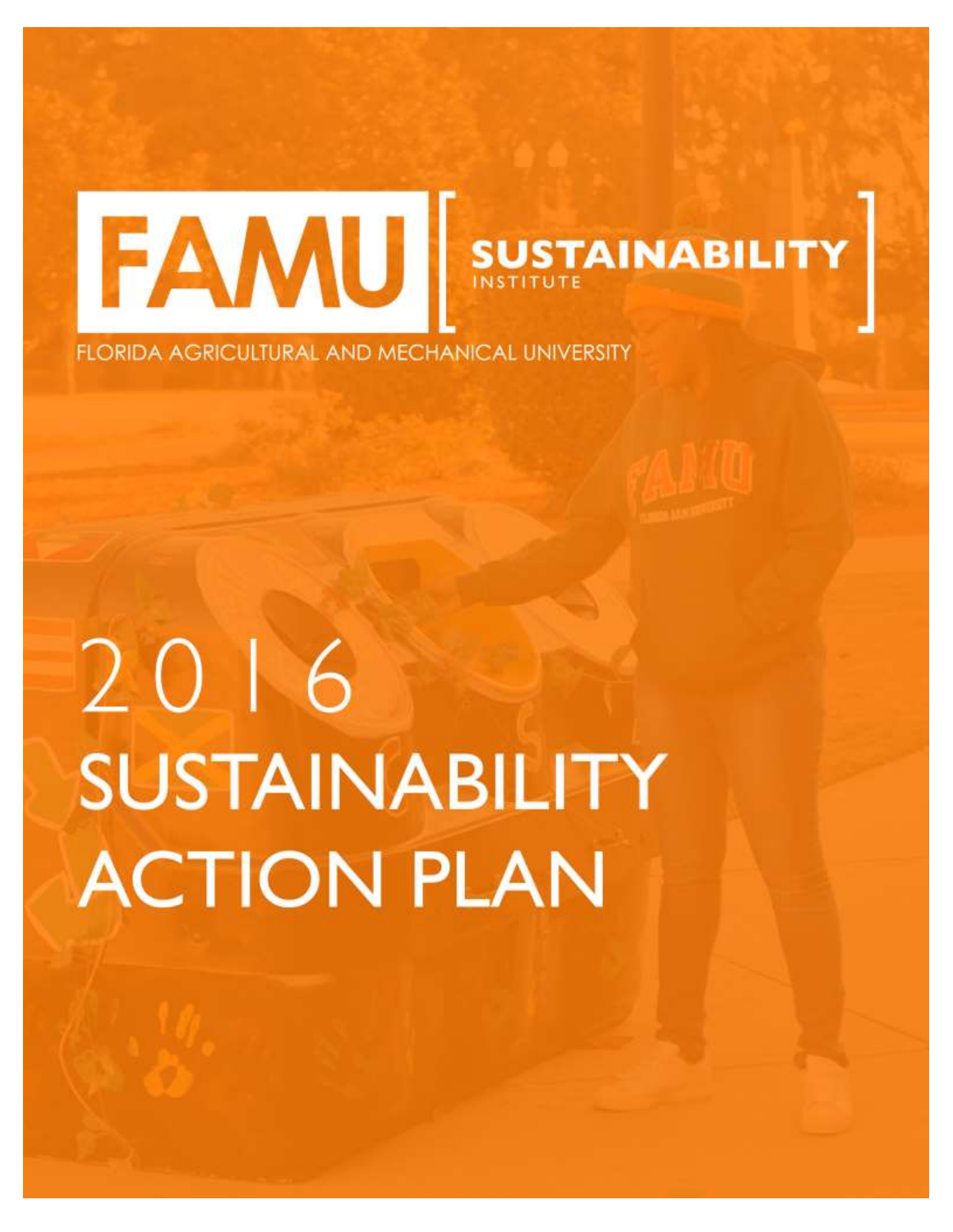## **CONTENTS**

| <b>INTRODUCTION</b>                        | $\overline{2}$          |
|--------------------------------------------|-------------------------|
| <b>BACKGROUND</b>                          | $\overline{2}$          |
| <b>CAMPUS GREENHOUSE GAS EMISSIONS</b>     | 3                       |
| <b>VISION</b>                              | $\overline{\mathbf{4}}$ |
| <b>MISSION</b>                             | $\overline{\mathbf{4}}$ |
| <b>OVERARCHING GOALS</b>                   | $\overline{\mathbf{4}}$ |
| <b>FOCUS AREAS &amp; OBJECTIVES</b>        | 5                       |
| <b>RECOMMENDATIONS</b>                     | 6                       |
| <b>CURRICULUM</b>                          | $\bf 6$                 |
| <b>RESEARCH</b>                            | $\overline{\mathbf{z}}$ |
| <b>ENGAGEMENT</b>                          | 8                       |
| <b>BETTER BUILDINGS</b>                    | 9                       |
| <b>GROUNDS &amp; WATER</b>                 | 10                      |
| <b>TRANSPORTATION</b>                      | 11                      |
| <b>WASTE</b>                               | 12                      |
| <b>PURCHASING</b>                          | 13                      |
| <b>FOOD</b>                                | 14                      |
| <b>PEOPLE</b>                              | 15                      |
| <b>IMPLEMENTATION PLAN &amp; STRUCTURE</b> | 16                      |
| <b>PARTNERS</b>                            | 16                      |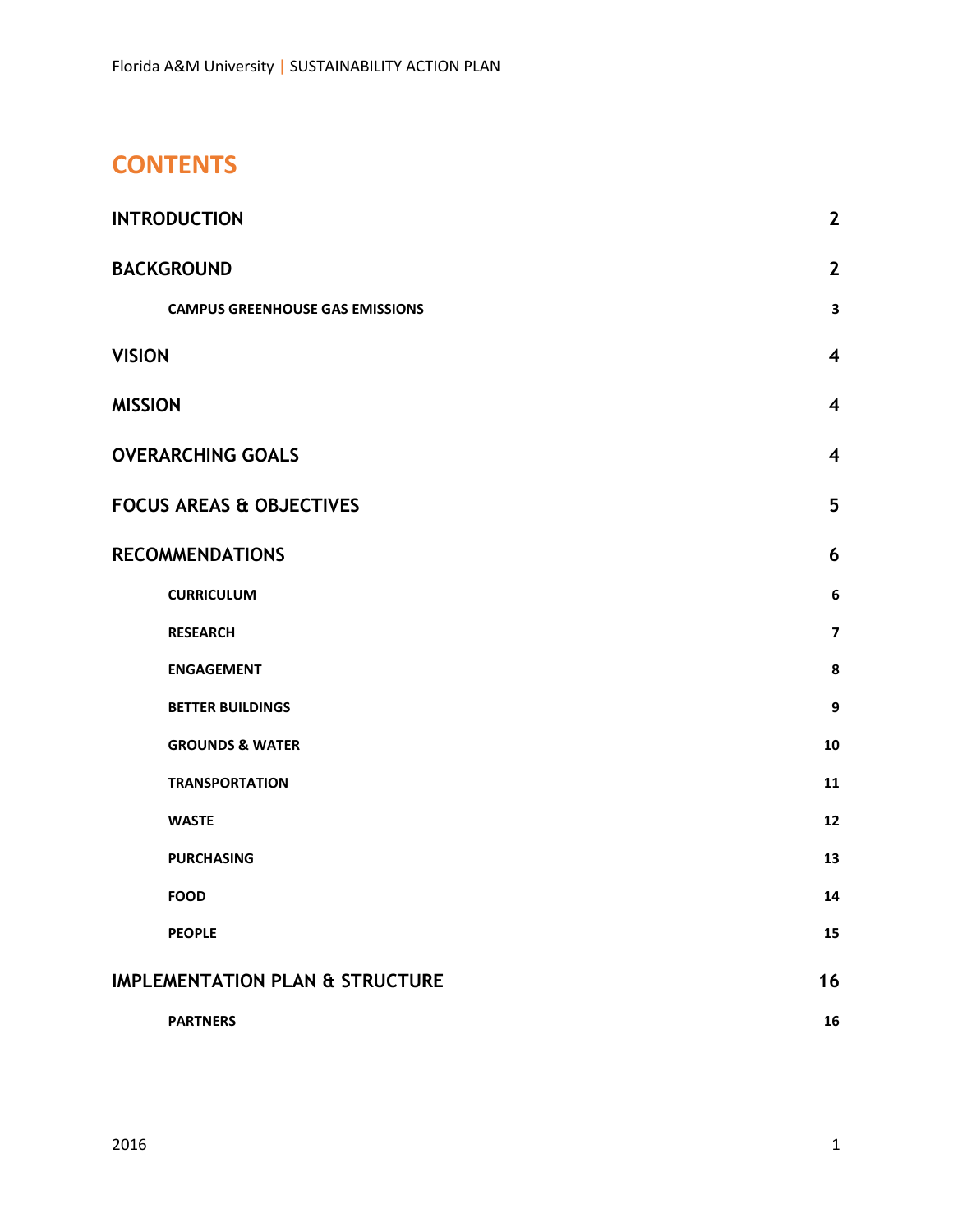# <span id="page-2-0"></span>INTRODUCTION

Sustainability is a strategic priority for Florida A&M University. One that provides an organizing principle for promoting innovations in teaching and research, saving money and resources, and positioning FAMU as a best-in-class university engaged with addressing urgent challenges. As a campus community, we are embarking on a journey to become a model institution that promotes stewardship of economic, social, and ecological resources while preparing our students with essential skills for the global economy.

Seizing the opportunity to address urgent sustainability issues is a reflection of the university's commitment to exercise societal leadership and to enhance its own resilience as well as that of the communities of which it is a part. Many leading thinkers identify making strides toward improved sustainability as a leading challenge of our age and a moral responsibility. Lively academic engagement with the many aspects of sustainability from local to global scales opens a wide set of opportunities for innovative teaching, research, and service. Together, our efforts will advance sustainability knowledge and practice in order to positively impact our campus, community, and the world.

This Sustainability Action Plan was created with broad participation from campus faculty, staff, and students to provide an initial roadmap for how the holistic concept of sustainability will be integrated into academic, operational, and engagement pursuits at the university. The plan is intended to align with FAMU's newest Strategic Plan and Campus Master plans. While oriented to address sustainability comprehensively, the plan also includes recommended actions by which FAMU will work to become a more environmentally resilient campus. This plan is intended as a living document that will be expanded, revised, and updated on an ongoing basis.

## <span id="page-2-1"></span>BACKGROUND

The sustainability mission of our university is consistent with its designation as a Land-Grant institution in 1890. The interrelated elements of sustainability have been hallmarks of our university since its inception and remain vital to its future. Florida A&M's commitment to sustainability can be traced throughout its history as an institution founded to advance opportunities in higher education for African Americans and to disseminate knowledge about best practices for agriculture and land stewardship. Today, FAMU is a Carnegie classified doctoral research institution serving over 7,400 full-time equivalent (FTE) students studying across 98 degree programs and supported by over 1,700 faculty and staff.

Along with a continuing commitment to its traditional foundations, the university has taken bold steps to assume leadership for addressing sustainability teaching and research, as well as global environmental security as demonstrated through campus operations. In January 2014, under the direction of Dr. Larry Robinson, FAMU signed the American College and University Presidents' Climate Commitment (ACUPCC), since renamed The Carbon Commitment.

In April 2014, the Sustainability Institute, which was charged with supporting and expanding university wide sustainability research, teaching, and action.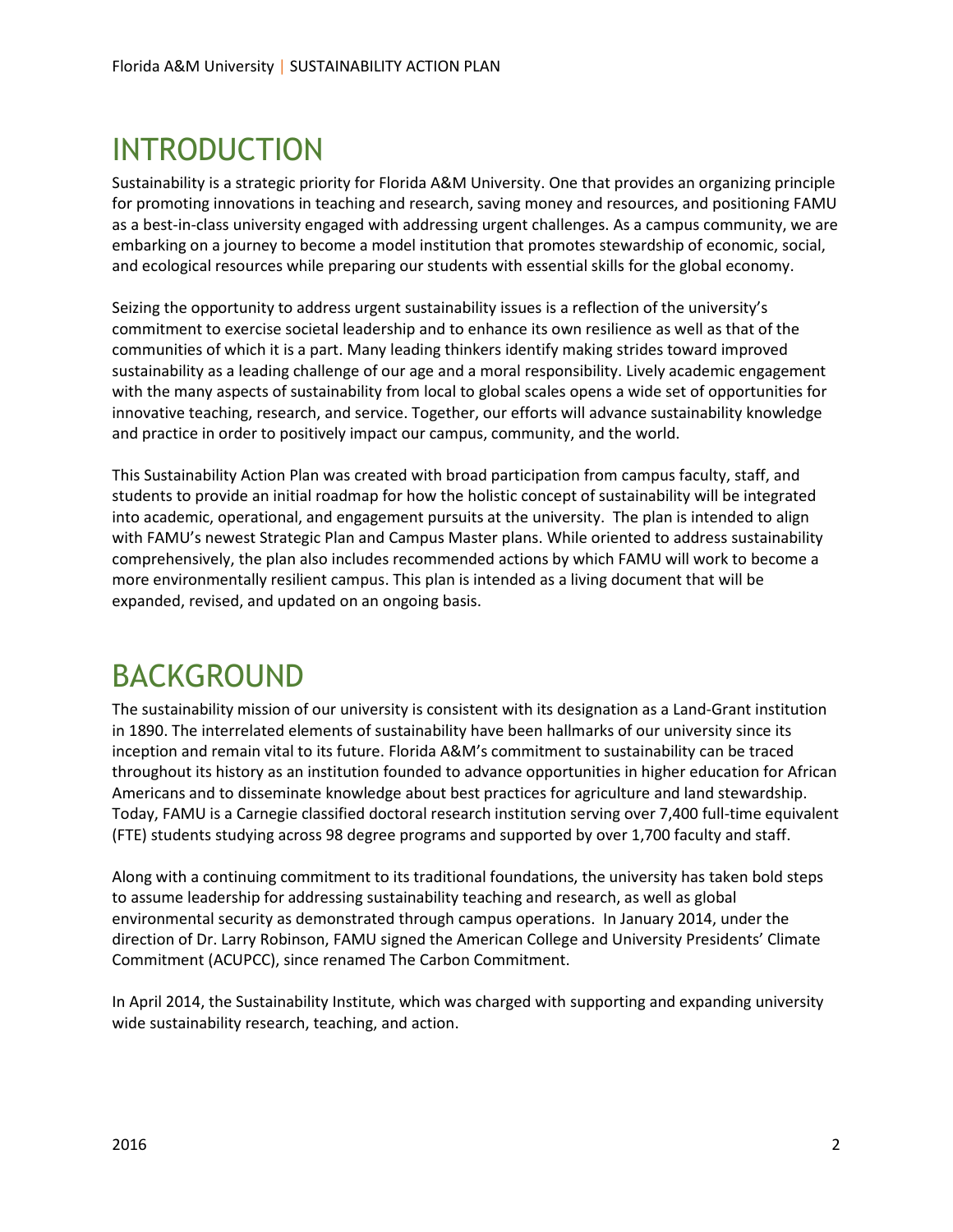## <span id="page-3-0"></span>CAMPUS GREENHOUSE GAS EMISSIONS

Tracking energy use is a starting point for making management decisions and behavioral changes to achieve the ultimate goal of net zero greenhouse gas emissions. The goal will require improved energy efficiency, behavior change among all campus populations, a shift to renewable, non-carbon based energy sources, and carbon sequestration initiatives or purchase of carbon offsets. By implementing measures that reduce greenhouse gas emissions, the university will reduce spending for utilities and other energy-related costs and advance other sustainability goals.

The university conducted its first greenhouse gas (GHG) inventory in Spring 2015 using data for the 2014 fiscal year (July 1, 2013 through June 30, 2014). The report presents an approximation using best available information of FAMU's greenhouse gas emissions derived from an inventory of fossil fuel sources used for heating, cooling and lighting buildings, operating the campus fleet of vehicles, business air travel, and estimates for commuting by students, faculty, and staff. FAMU's total emissions for the fiscal year 2013-2014 were estimated at 118,100 metric tons of carbon dioxide equivalent (MtCO2e).

Employee and student commuting was found to be the biggest source of GHG emissions, contributing an estimated 76 percent of emissions (89,400 MtCO2e), followed by purchased electricity, responsible for 14 percent (16,600 MtCO2e). A lesser proportion of GHG emissions were released through combustion of natural gas to fuel the campus central energy plant (9 percent, 10,600 MteCO2e), followed by a small percentage from operation of FAMU campus vehicles (rounded up to 1 percent), 900 MtCO2e, and air travel (0.5 percent, 600 MtCO2e). The full baseline report is available online at <http://sustainability.famu.edu/operations/carbon-footprint>

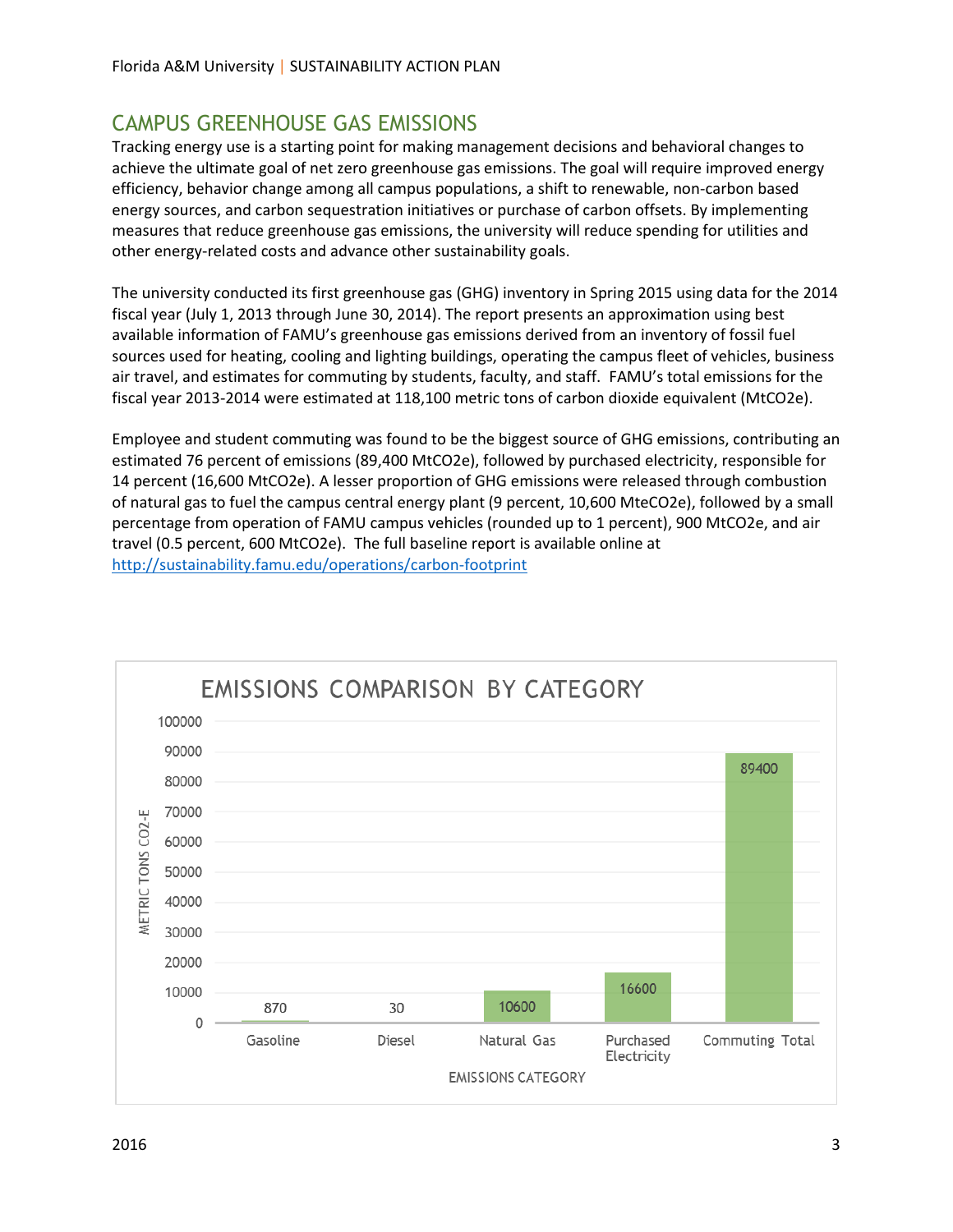# <span id="page-4-0"></span>VISION

Recognizing that being responsible stewards of our natural and human resources is socially and financially beneficial for our university and for society as a whole, Florida A&M University will be a resilient, living laboratory of innovations and learning experiences that models responsible resource stewardship and creates solutions for a healthy and livable world.

## <span id="page-4-1"></span>MISSION

Sustainability is about finding solutions for current problems to ensure the collective survival and prosperity of people, organizations, and the planet, now and in the future. At Florida A&M University, we will advance economically sound, environmentally responsible, socially just and culturally competent solutions in order to achieve our unique mission for present and future generations, locally and across the globe**.**

## <span id="page-4-2"></span>OVERARCHING GOALS

Each recommended action in this plan addresses one or more of the following broad overarching goals that altogether enhances our mission:

*Engaged Scholarship -* Action, advocacy, and service learning that supports healthy communities

*Transformative Research -* High impact, solutions-oriented research, outreach and extension for human and ecological security

*Resilient Campus -* Environmentally and socially responsible campus operations *Green Buildings & Infrastructure -* Best practices for buildings, grounds, and water stewardship *Zero Waste -* Material reuse, recycling, and total life cycle cost planning with a long-term goal of no waste *Carbon Neutrality -* Alternative energy and transportation to reduce greenhouse gases (GHGs) to net zero *Healthy People -* Promotion of healthy campus food systems and lifestyles for students and staff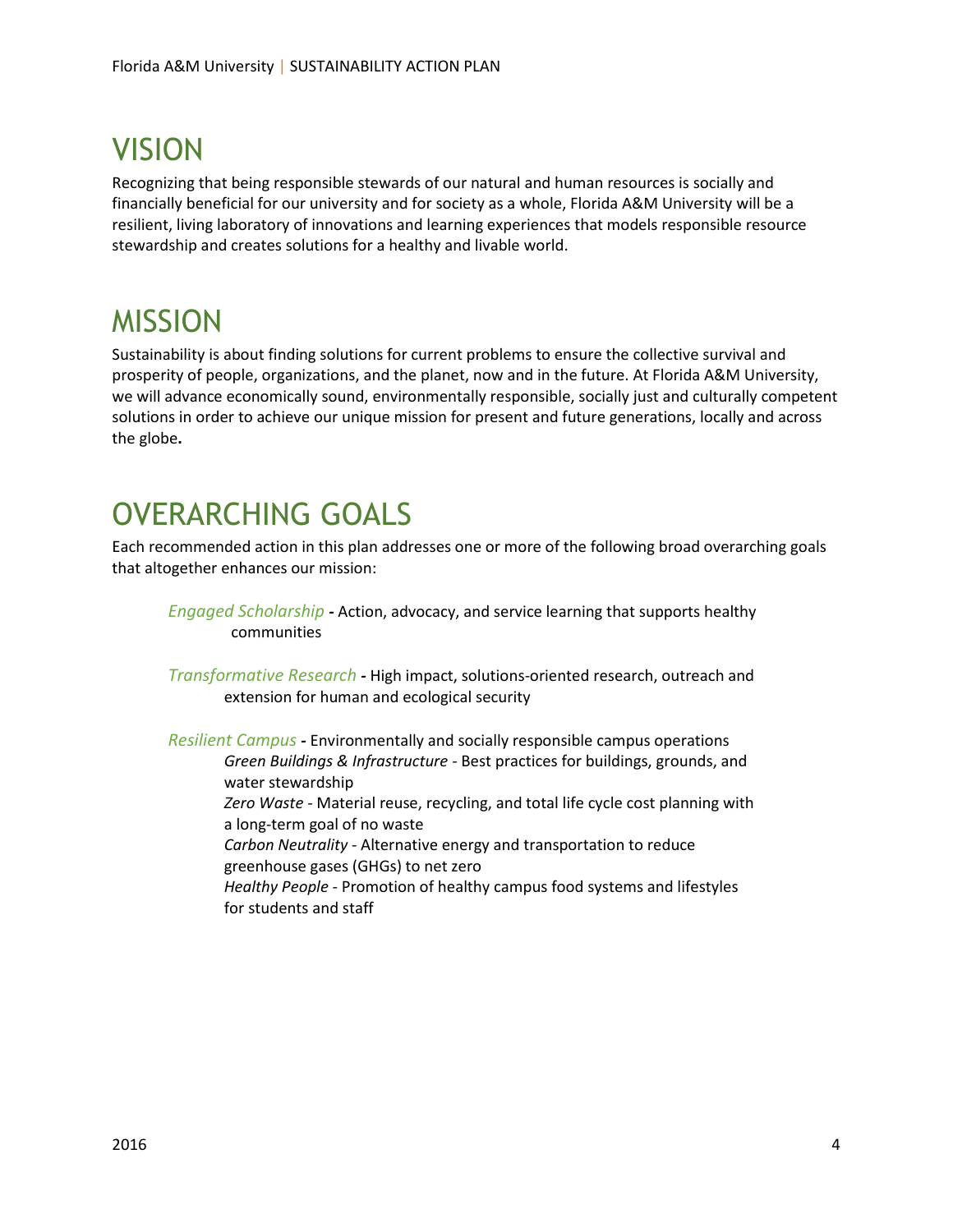# <span id="page-5-0"></span>FOCUS AREAS & OBJECTIVES

Recommendations in this plan emerge from ten focus areas that together present a strategic leadership opportunities for Florida A&M.

| <b>FOCUS AREA</b>           | <b>OBJECTIVE</b>                                                                                                                                                                               |
|-----------------------------|------------------------------------------------------------------------------------------------------------------------------------------------------------------------------------------------|
| Curriculum                  | Increase sustainability instruction to prepare students leaders, address sustainability<br>challenges, and use the campus as a living learning laboratory for resilient solutions.             |
| Research                    | Create new knowledge that leads to solutions for social well-being, economic<br>prosperity, and ecological health; position the research enterprise for long-term<br>viability.                |
| Engagement                  | Integrate sustainability into campus culture and the community at large through<br>service learning, community partnerships, peer-to-peer programs, and other extra-<br>curricular activities. |
| <b>Better Buildings</b>     | Model resource efficiency in campus buildings and energy use, reduce campus<br>greenhouse gas emissions, and move towards renewable sources and carbon<br>neutrality by 2050.                  |
| <b>Grounds and</b><br>Water | Improve the health and biodiversity of campus grounds and landscape, use water<br>efficiently, and minimize stormwater pollution.                                                              |
| Transportation              | Provide sustainable transportation options to improve human and environmental<br>health and move reduce campus carbon footprint.                                                               |
| Waste                       | Eliminate waste by refraining from unnecessary acquisition, and by reducing, reusing,<br>and recycling materials.                                                                              |
| Purchasing                  | Preference the use of environmentally and socially responsible products and services<br>while creating a culture of life-cycle resource planning.                                              |
| Food                        | Support healthy and local food systems, pursue low-impact campus dining<br>operations, and strengthen agricultural aspects of the university.                                                  |
| People                      | Exemplify diversity, inclusion, access, health and safety, and empowerment across<br>the campus, including through shared governance.                                                          |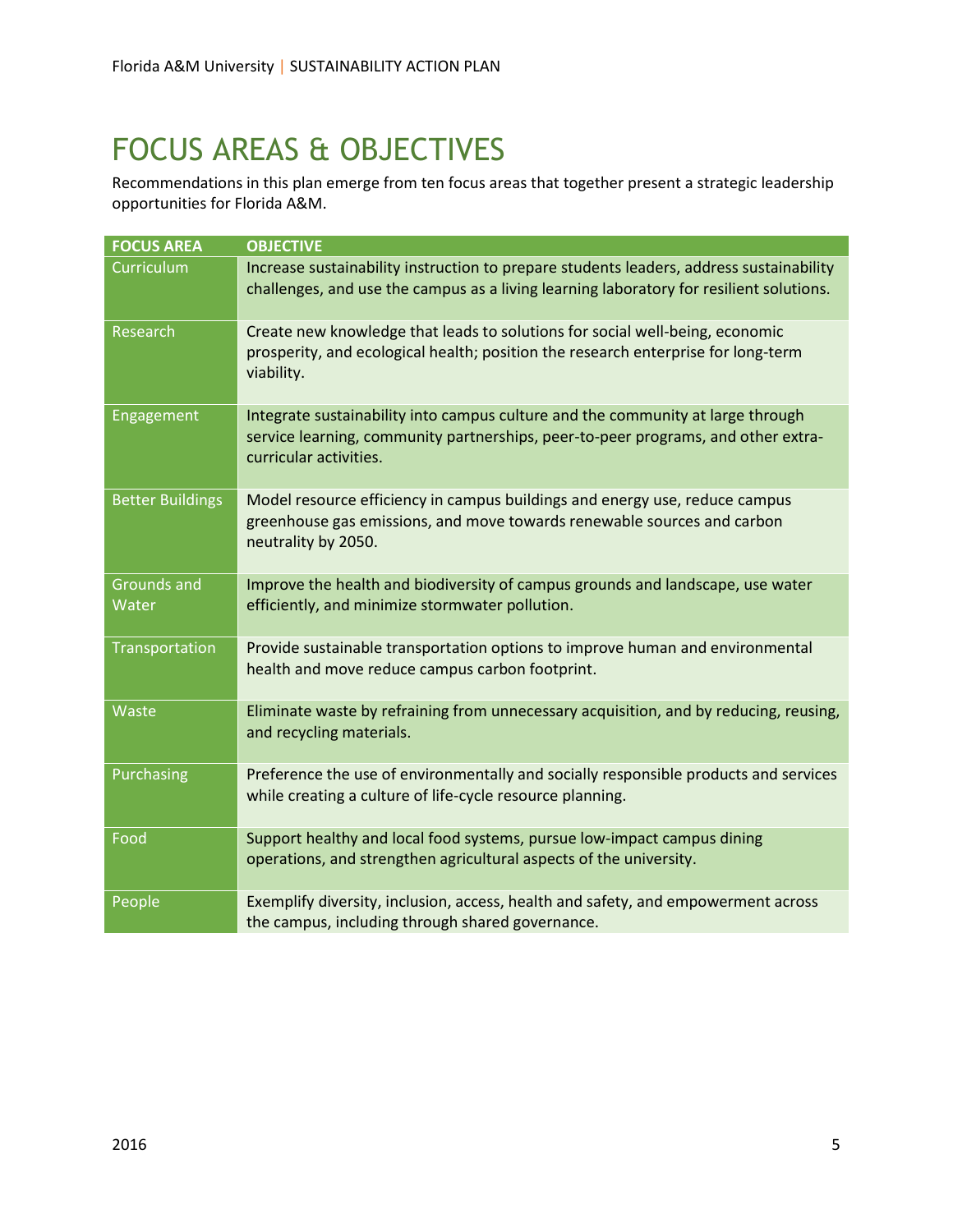## <span id="page-6-0"></span>RECOMMENDATIONS

Each Focus Area has a series of recommended actions that will help us achieve our mission and overarching goals, along with supporting metrics to help us track progress. Several recommendations include strategies for mitigating greenhouse gases generated from our campus operations. These greenhouse gas mitigating actions are found primarily under recommendations in the Better Buildings and Transportation Focus Areas; however, a host of recommended actions to promote broader campus awareness about sustainability, including the urgency of addressing environmental security, are embedded across all Focus Areas.

In the initial implementation phase of the Sustainability Action Plan, Focus Teams will set interim milestones, prioritize the recommended actions into near-term (1 to 2 years), intermediate term (2 to 5 years) or longer term action frames, and spearhead achievement of initiatives.

#### <span id="page-6-1"></span>**CURRICULUM**

Objective: Increase sustainability instruction to prepare student leaders, address sustainability challenges, and use the campus as a living learning laboratory for resilient solutions.

| <b>Initiative Area</b> | <b>Recommended Actions</b>                                                                                              | <b>Metric</b>                                               |
|------------------------|-------------------------------------------------------------------------------------------------------------------------|-------------------------------------------------------------|
| <b>Course content</b>  | Increase the number of courses with primary<br>٠<br>focus on sustainability and with<br>corresponding learning outcomes | # or % courses with<br>sustainability learning<br>outcomes  |
|                        | Increase the integration of sustainability<br>٠<br>components in existing courses.                                      | % courses with<br>sustainability focus or<br>components     |
| Degree programs        | Create sustainability minors and certificate<br>programs.                                                               | # minor and certificates<br>offered                         |
|                        | Incorporate sustainability in general<br>education requirement.                                                         | Sustainability included<br>in General Education<br>outcomes |
| Living/Learning Lab    | Use campus operations as opportunities for<br>٠<br>hands-on sustainability learning.                                    | Focus Team to develop                                       |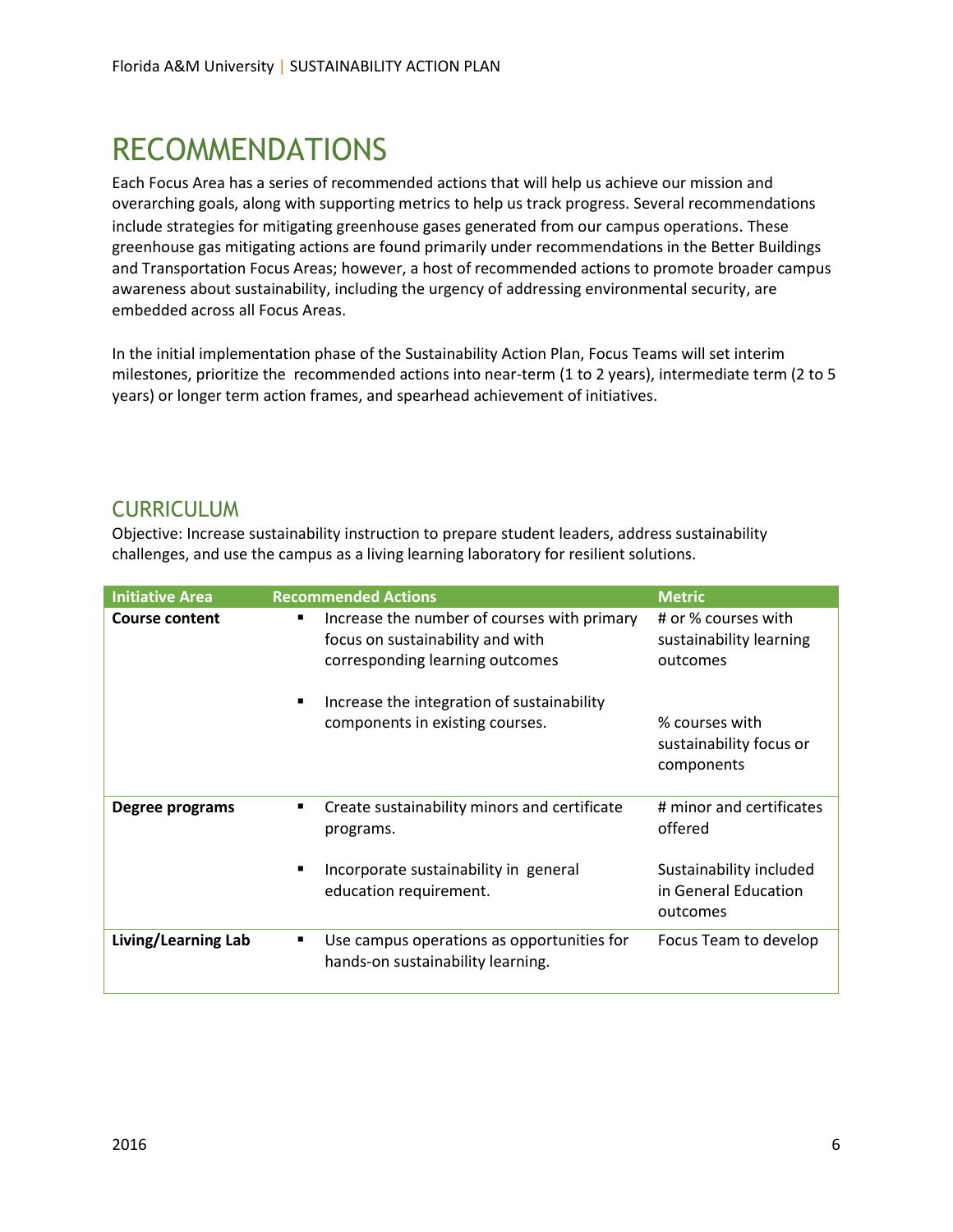#### <span id="page-7-0"></span>RESEARCH

Create new knowledge that leads to solutions for social well-being, economic prosperity, and ecological health; and position the research enterprise for long-term viability.

| <b>Initiative Area</b>                    | <b>Recommended Action</b>                                                                                     | <b>Metric</b>                                                 |
|-------------------------------------------|---------------------------------------------------------------------------------------------------------------|---------------------------------------------------------------|
| <b>Research Support</b>                   | Reduce faculty teaching load to enable more<br>П<br>time for research on sustainability topics.               | Supportive policies<br>adopted                                |
|                                           | Provide technical and staffing support for<br>٠<br>researchers.                                               | Establishment of<br>technical support<br>programs             |
| <b>Incentives &amp;</b><br><b>Finance</b> | Provide financial and recognition incentives.<br>٠<br>Adjust indirect costs to return more money<br>٠         | Incentive programs<br>established                             |
|                                           | to principal investigators and host<br>departments.                                                           | Increase in indirect cost<br>return to PIs and<br>departments |
| <b>Culture</b>                            | Create regular research forums focused on<br>٠<br>sustainability.                                             | # forums                                                      |
|                                           | Share regular communications about<br>$\blacksquare$                                                          | # articles distributed                                        |
|                                           | sustainability research.                                                                                      | Establishment of<br>database                                  |
|                                           | Promote sustainability research via<br>٠<br>databases.                                                        |                                                               |
| Leadership                                | Establish consortia and increase the number<br>$\blacksquare$<br>of centers related to sustainability issues. | Centers/consortia<br>established                              |
|                                           | Increase publications and opportunities for<br>٠<br>publication, including on-line journals.                  | # of sustainability<br>related publications                   |
| Living/Learning Lab                       | Use campus operations as opportunities for<br>$\blacksquare$<br>hands-on sustainability research.             | Focus Team to develop                                         |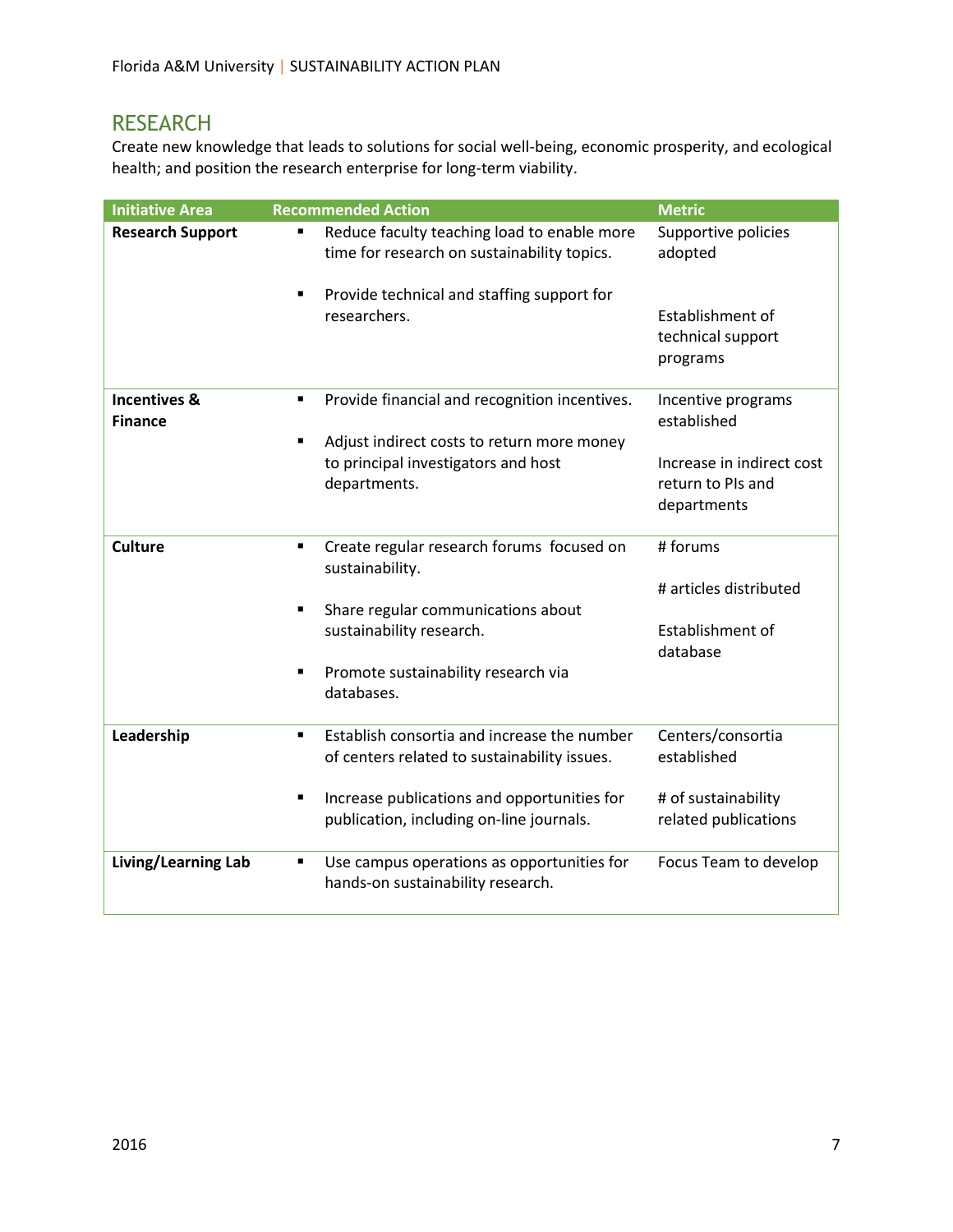#### <span id="page-8-0"></span>ENGAGEMENT

Integrate sustainability into campus culture and the community at large through service learning, community partnerships, peer-to-peer programs, and other extra-curricular activities.

| <b>Initiative Area</b>                  | <b>Recommended Action</b>                                                                                                                    | <b>Metric</b>                                                                                                                     |
|-----------------------------------------|----------------------------------------------------------------------------------------------------------------------------------------------|-----------------------------------------------------------------------------------------------------------------------------------|
| <b>Student-focused</b><br>initiatives   | Provide volunteer and internships<br>٠<br>opportunities.<br>Institute sustainability learning opportunities<br>٠<br>from orientation onward. | # volunteer and<br>internships<br>opportunities<br># ongoing campus<br>programs for which<br>sustainability<br>component is added |
| <b>Employee-focused</b><br>initiatives  | Offer office sustainability and other outreach<br>$\blacksquare$<br>& training programs<br>Incorporate sustainability into employee<br>■     | # trainings/programs<br>offered<br>Implementation of                                                                              |
|                                         | orientation.                                                                                                                                 | program                                                                                                                           |
| <b>Community-related</b><br>initiatives | Collaborate with community partners<br>٠<br>regarding sustainability efforts that address<br>local issues.                                   | # partnership efforts<br>that are either: a)<br>supportive; b)<br>collaborative; or c)<br>transformative                          |
| <b>Widely applicable</b><br>initiatives | Develop communication and outreach<br>$\blacksquare$<br>initiatives (green map, sustainability Apps,<br>social media, website, etc.).        | # channels employed<br>and campaigns<br>conducted                                                                                 |
| Living/Learning Lab                     | Educate and engage the university and wider<br>٠<br>community with campus activities as<br>platform for sustainability advancement.          | Focus Team to<br>develop                                                                                                          |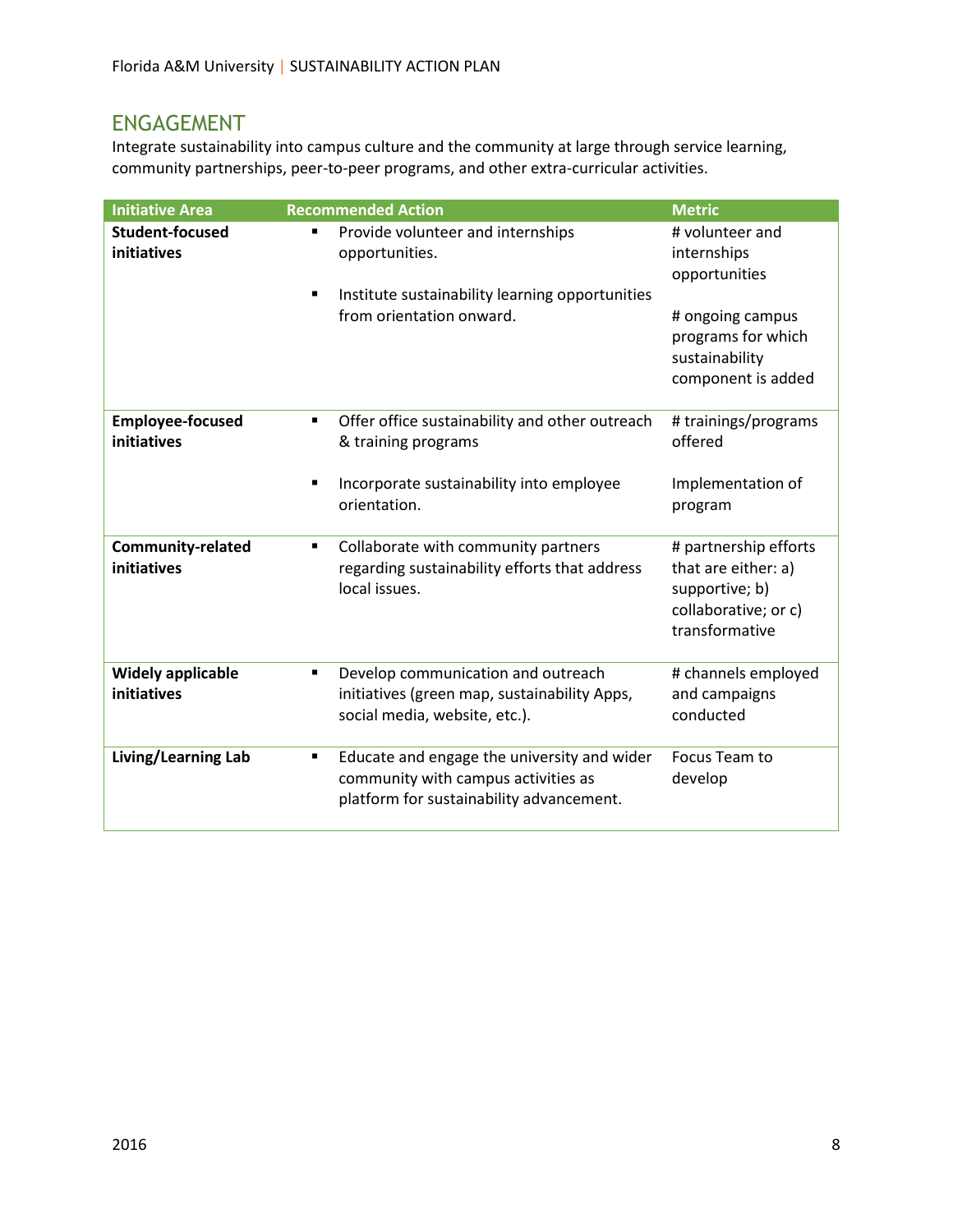### <span id="page-9-0"></span>BETTER BUILDINGS

Model resource efficiency in campus buildings and energy use, reduce campus greenhouse gas emissions, and move towards renewable sources and carbon neutrality by 2050.

| <b>Initiative Area</b>                       | <b>Recommended Action</b>                                                            | <b>Metric</b>                                                                  |
|----------------------------------------------|--------------------------------------------------------------------------------------|--------------------------------------------------------------------------------|
| <b>Upgrades</b>                              | Replace aging and inefficient utility<br>equipment.                                  | % of Energy Star<br>equipment                                                  |
| <b>Policy</b>                                | Implement green building design policy and<br>$\blacksquare$<br>standards.           | Adoption of policies                                                           |
|                                              | Establish a preventive facilities maintenance<br>$\blacksquare$<br>policy.           | Track energy<br>consumption per                                                |
|                                              | Create a low-impact development policy.                                              | square foot                                                                    |
|                                              | Institute an Energy Use Intensity (EUI)<br>п<br>standard for various building types. |                                                                                |
| <b>Management &amp;</b><br><b>Monitoring</b> | Adopt energy efficient building operations<br>$\blacksquare$<br>standards.           | Adoption of standards<br>& implementation                                      |
|                                              | Develop air quality assessment and<br>п<br>mitigation strategies.                    | Assessment report                                                              |
|                                              | Install utility monitoring meters and smart<br>٠<br>controls.                        | % of buildings with<br>utility metering                                        |
|                                              | Track progress toward interim goal of 20%<br>П<br>reduced energy use by 2020.        | Preparation and<br>dissemination of<br>annual GHG reports<br>due to The Carbon |
|                                              | Track progress toward goal of carbon<br>п<br>neutrality by 2050.                     | Commitment                                                                     |
| Living/Learning Lab                          | Educate and engage the campus community<br>п<br>on sustainable buildings.            | Focus Team to<br>develop                                                       |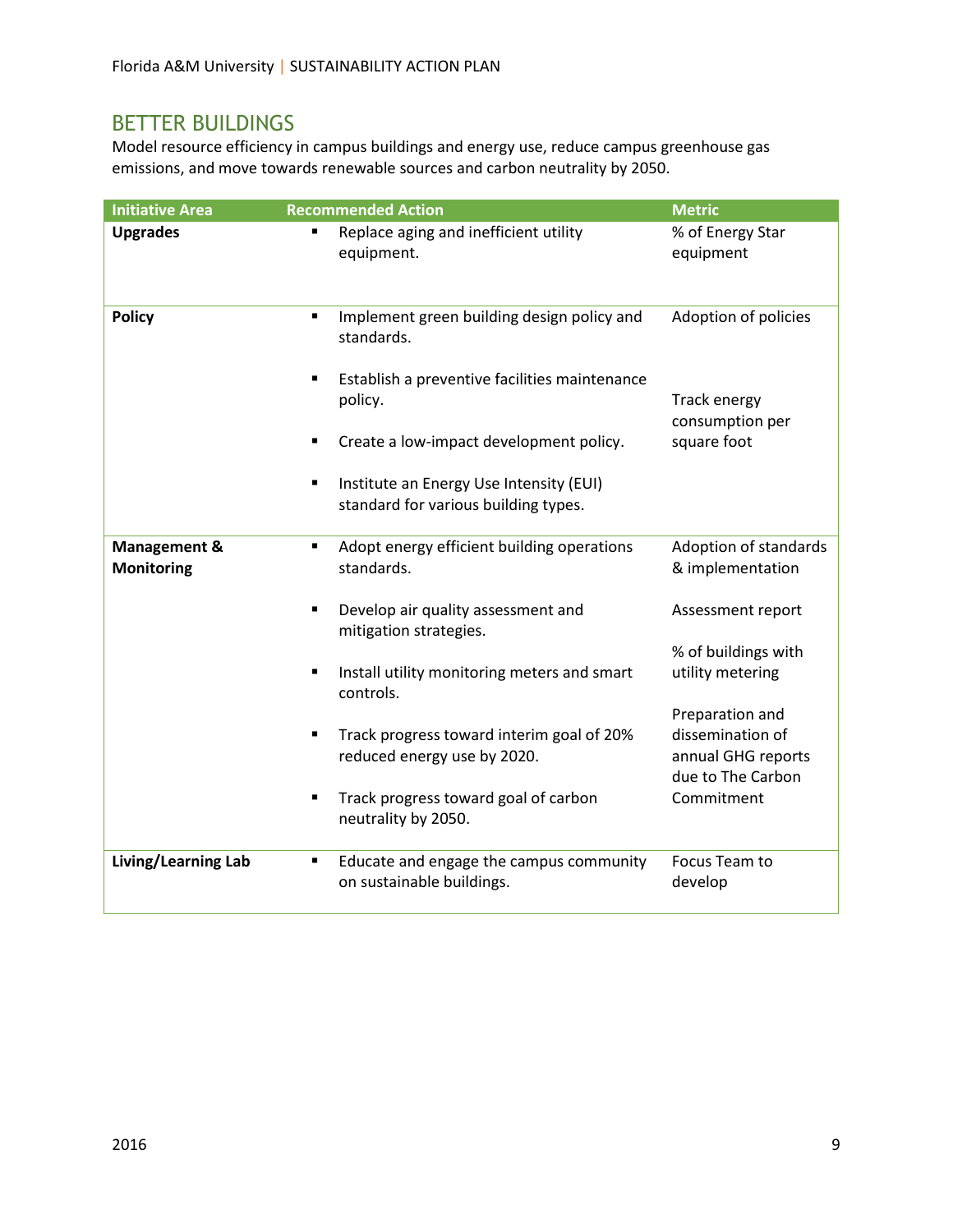#### <span id="page-10-0"></span>GROUNDS & WATER

Improve the health and biodiversity of campus grounds and landscape, use water efficiently, and minimize stormwater pollution.

| <b>Initiative Area</b>                       | <b>Recommended Action</b>                                                                                                                                                                                                    | <b>Metric</b>                                                                                  |
|----------------------------------------------|------------------------------------------------------------------------------------------------------------------------------------------------------------------------------------------------------------------------------|------------------------------------------------------------------------------------------------|
| <b>Upgrades</b>                              | Improve stormwater management systems.                                                                                                                                                                                       | Report on projects<br>implemented                                                              |
|                                              | Provide more trash receptacles where<br>needed to prevent litering that flows into<br>water bodies (FAMU Village, track ponds,<br>retention ponds).                                                                          | # new receptacles                                                                              |
| <b>Education &amp; Outreach</b>              | Increase education and outreach, including<br>٠<br>through student government participation.                                                                                                                                 | # new outreach<br>materials/outlets                                                            |
| <b>Policy</b>                                | Implement sustainable landscape<br>$\blacksquare$<br>management policy (site appropriate trees<br>and vegetation, landscape waste<br>minimization, protection of rare species etc).<br>Create low-impact development policy. | Implementation of<br>policies                                                                  |
|                                              |                                                                                                                                                                                                                              |                                                                                                |
| <b>Management &amp;</b><br><b>Monitoring</b> | Comprehensive water monitoring (e.g.<br>$\blacksquare$<br>testing for pH, chemicals, etc.) in ponds.                                                                                                                         | Establishment of<br>program                                                                    |
|                                              | Inventory trees & other species on campus.                                                                                                                                                                                   | Completed inventory                                                                            |
|                                              | Develop and implement landscape<br>enhancement & restoration programs.                                                                                                                                                       | <b>Existence of programs</b><br>to enhance<br>sustainability &<br>biodiversity of<br>landscape |
| Living/Learning Lab                          | Use grounds, landscaping, and water systems<br>Ξ<br>as a basis for educating and engaging the<br>university community on sustainability.                                                                                     | Focus Team to<br>develop                                                                       |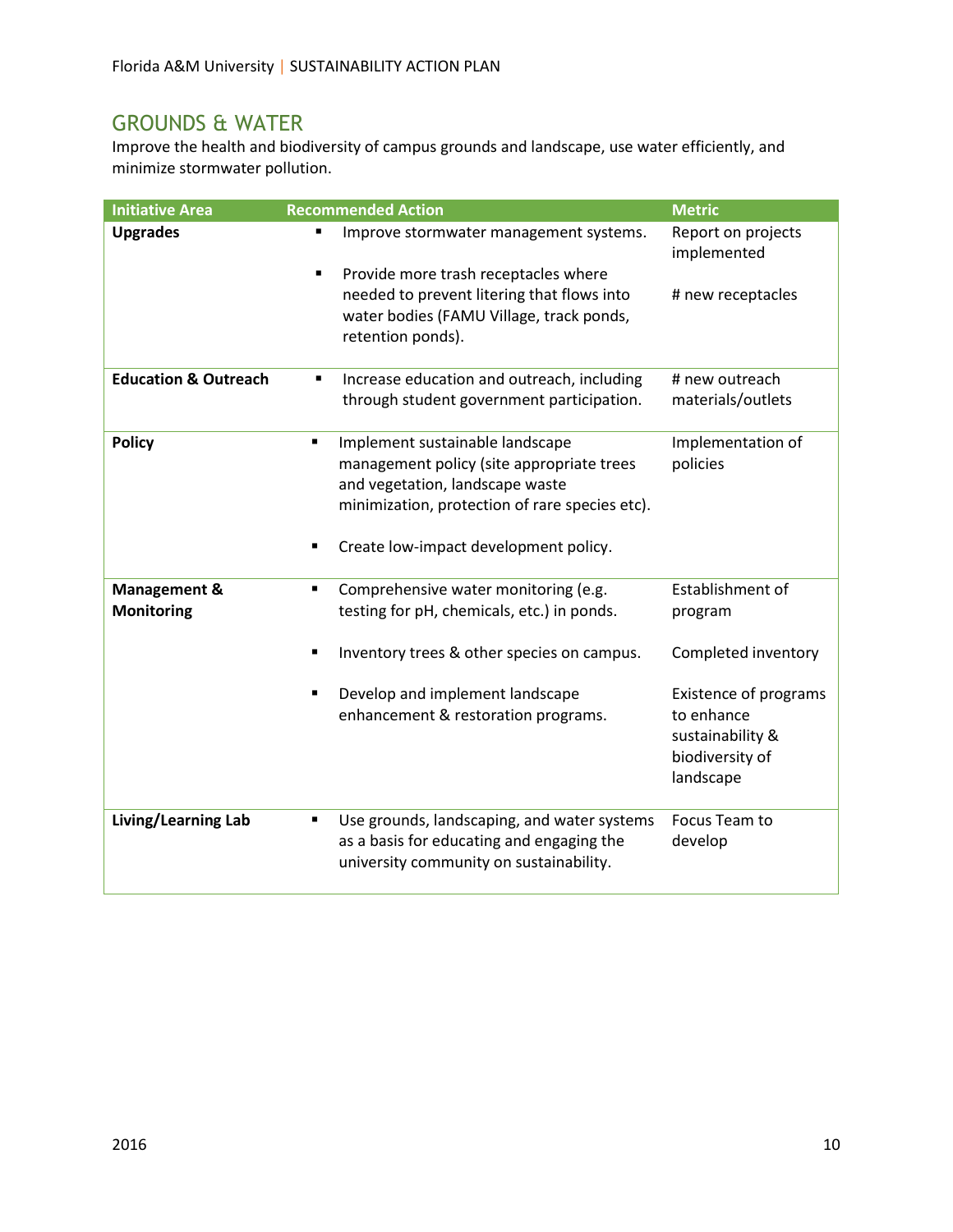#### <span id="page-11-0"></span>**TRANSPORTATION**

Provide sustainable transportation options to improve human and environmental health and move reduce campus carbon footprint.

| <b>Initiative Area</b>                            | <b>Recommended Action</b>                                                                                                                             | <b>Metric</b>                                                                               |
|---------------------------------------------------|-------------------------------------------------------------------------------------------------------------------------------------------------------|---------------------------------------------------------------------------------------------|
| <b>Alternative</b><br><b>Transportation</b>       | Increase bus ridership by improving<br>frequency, enhancing bus stops, and<br>increasing awareness including through use<br>of Apps.                  | Bus ridership                                                                               |
|                                                   | Develop a bicycle program with bike<br>٠<br>share/rental, education, and public relations<br>campaign.<br>Make physical improvements for walking<br>٠ | Development of<br>program elements<br>Inclusion of<br>improvements in<br>budgets and master |
|                                                   | and cycling (trails, paths, bike lanes, bike<br>racks).                                                                                               | plan; construction                                                                          |
|                                                   | Support Ride Share and/or ZipCar.                                                                                                                     | Development of<br>program                                                                   |
|                                                   | Develop an App for FAMU transport.                                                                                                                    | Development of App                                                                          |
| <b>Alternative Fuel/ Fuel</b><br><b>Reduction</b> | Offer a telecommuting option for employees.<br>$\blacksquare$                                                                                         | Implementation of<br>program/policies                                                       |
|                                                   | Offer incentives for students/employees that<br>$\blacksquare$<br>carpool (preferred parking, reduced parking<br>fees, etc.).                         |                                                                                             |
|                                                   | Implement a no-idling policy.                                                                                                                         | Installation of stations<br>Fleet report                                                    |
|                                                   | Analyze fleet for fuel economy.                                                                                                                       |                                                                                             |
|                                                   | Install electric vehicle charging stations.<br>٠                                                                                                      |                                                                                             |
| <b>Air Travel</b>                                 | Improve reporting process for air travel to<br>$\blacksquare$<br>obtain better data on air miles traveled.                                            | <b>Revised Travel</b><br>Authorization<br>Request/instructions                              |
| Living/Learning Lab                               | Educate and engage the university<br>٠<br>community on sustainability aspects of daily<br>transportation choices.                                     | Focus Team to<br>develop                                                                    |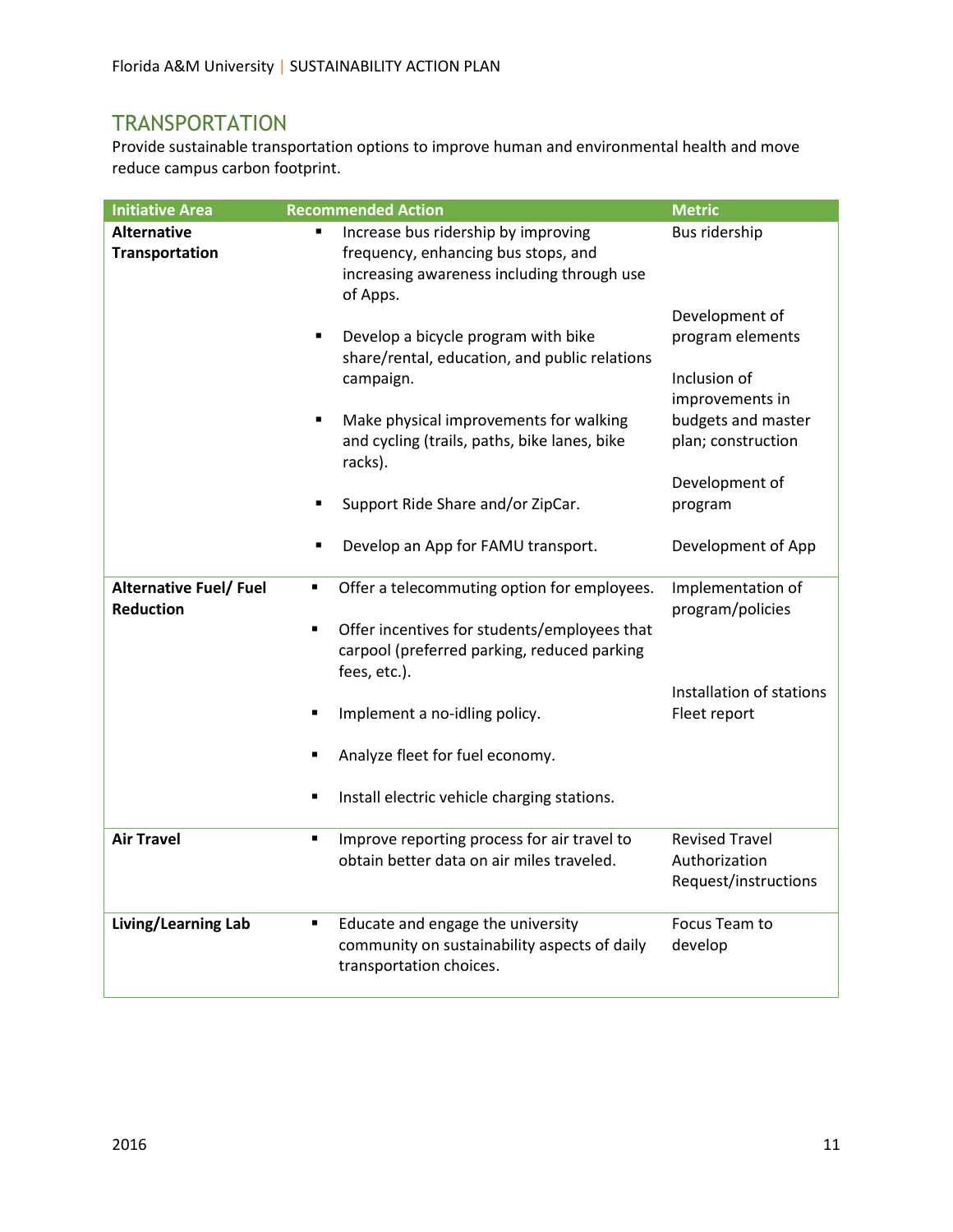## <span id="page-12-0"></span>WASTE

Eliminate waste by refraining, reducing, reusing, and recycling materials.

| <b>Initiative Area</b>                         | <b>Recommended Action</b>                                                                                                        | <b>Metric</b>                          |
|------------------------------------------------|----------------------------------------------------------------------------------------------------------------------------------|----------------------------------------|
| <b>Research &amp;</b><br><b>Administration</b> | Conduct a waste audit for baseline<br>$\blacksquare$<br>information and estimated economic<br>returns from improved stewardship. | Audit report                           |
| <b>Recycling</b>                               | Hire a full-time staff campus recycling<br>٠<br>coordinator.                                                                     | Position established<br>and filled     |
|                                                | Enhance existing recycling program (service<br>Ξ<br>expansion, additional outreach/education).                                   | Diversion rate                         |
|                                                | Enhance electronic waste recycling and/or<br>٠<br>reuse programs.                                                                | Quantity of items<br>recycled/reused   |
|                                                | Conduct systematic donation programs,<br>$\blacksquare$<br>including for student move-out.                                       |                                        |
| <b>Organics recycling</b>                      | Develop a campus composting program<br>using food waste from campus dining                                                       | Pounds organics<br>diverted            |
| <b>Reduction</b>                               | Reduce purchases of laboratory chemicals<br>٠<br>and share unwanted purchased chemicals<br>with others.                          | <b>Quantity chemicals</b><br>purchased |
|                                                | Encourage all offices to transition to a<br>٠<br>paperless operation in cooperation with                                         | # of fully electronic<br>processes;    |
|                                                | <b>Purchasing Focus Team</b>                                                                                                     | % reduction in paper<br>procurement    |
| Living/Learning Lab                            | Educate and engage the university<br>٠<br>community on refraining, reducing, and<br>recycling to reduce material waste.          | Focus Team to<br>develop               |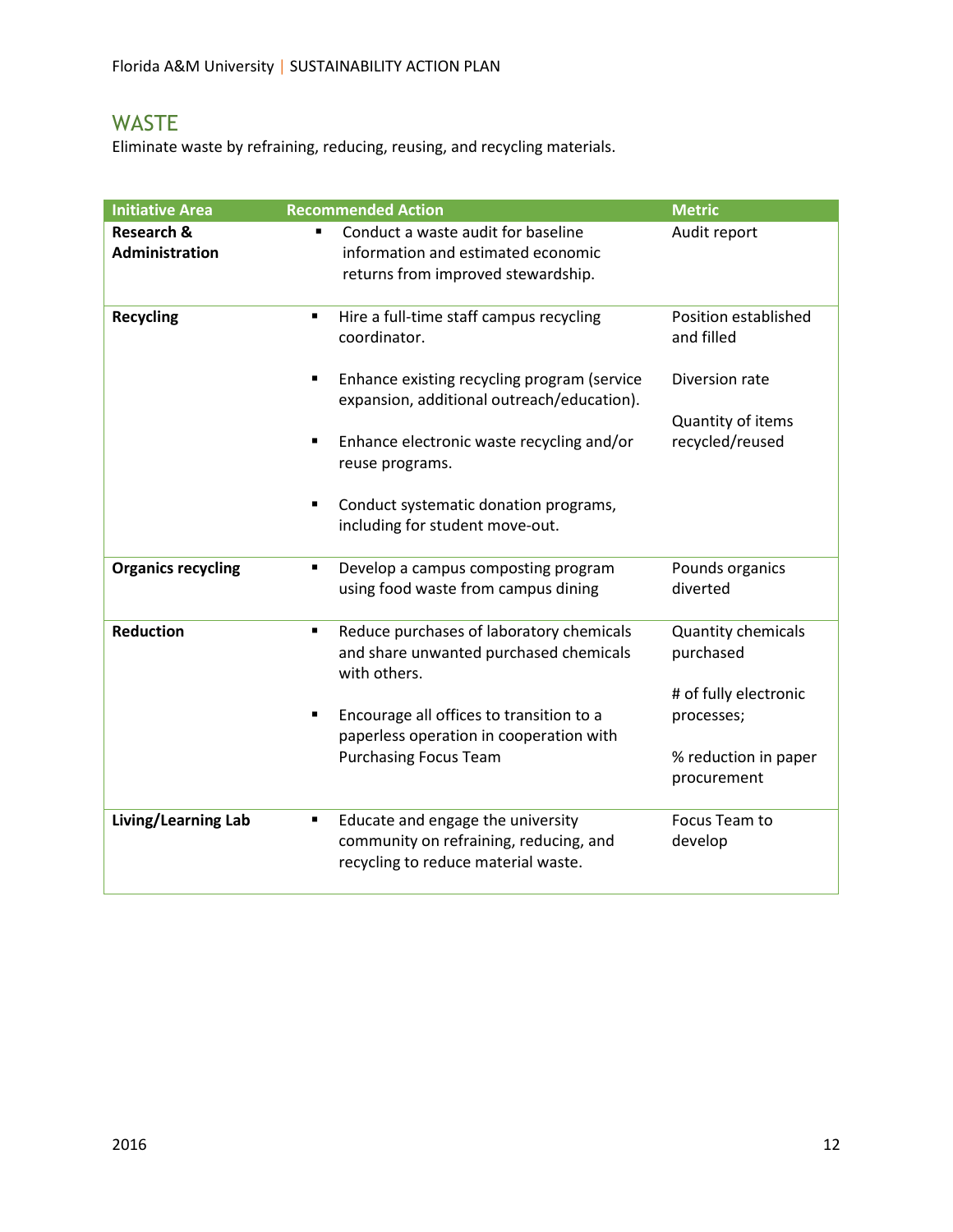#### <span id="page-13-0"></span>PURCHASING

Preference the use of environmentally and socially responsible products and services while creating a culture of life-cycle resource planning.

| <b>Initiative Area</b> | <b>Recommended Action</b>                                                                                                                                                                                                      | <b>Metric</b>                                   |
|------------------------|--------------------------------------------------------------------------------------------------------------------------------------------------------------------------------------------------------------------------------|-------------------------------------------------|
| <b>Social</b>          | Adopt small, local and/or minority-owned<br>٠<br>businesses preference policy.                                                                                                                                                 | Policies adopted                                |
|                        | Request socially and environmentally<br>responsible policies or guidelines from<br>vendors, contractors, and franchisees.                                                                                                      |                                                 |
| <b>Environmental</b>   | Develop policies or guidelines for:<br>٠<br>energy-efficient electronics; eco-friendly<br>construction materials & furnishings; use of<br>recycled paper; green cleaning products;<br>recycled/ultra-efficient ink cartridges. | Policies adopted                                |
|                        | Request environmentally responsible policies<br>$\blacksquare$<br>or guidelines for vendors, contractors, and<br>franchisees.                                                                                                  | Track % vendors with<br>sustainability policies |
|                        | Support a transition to a paperless campus.<br>п                                                                                                                                                                               |                                                 |
| <b>Accounting</b>      | Implement Life Cycle Cost Analysis (LCCA)<br>٠<br>policy & practice and/or Total Cost of<br>Ownership (TCO) in budget planning or<br>vendor pricing.                                                                           | Policies adopted                                |
| Living/Learning Lab    | Educate and engage the university<br>٠<br>community about sustainability aspects of<br>procurement.                                                                                                                            | Focus Team to<br>develop                        |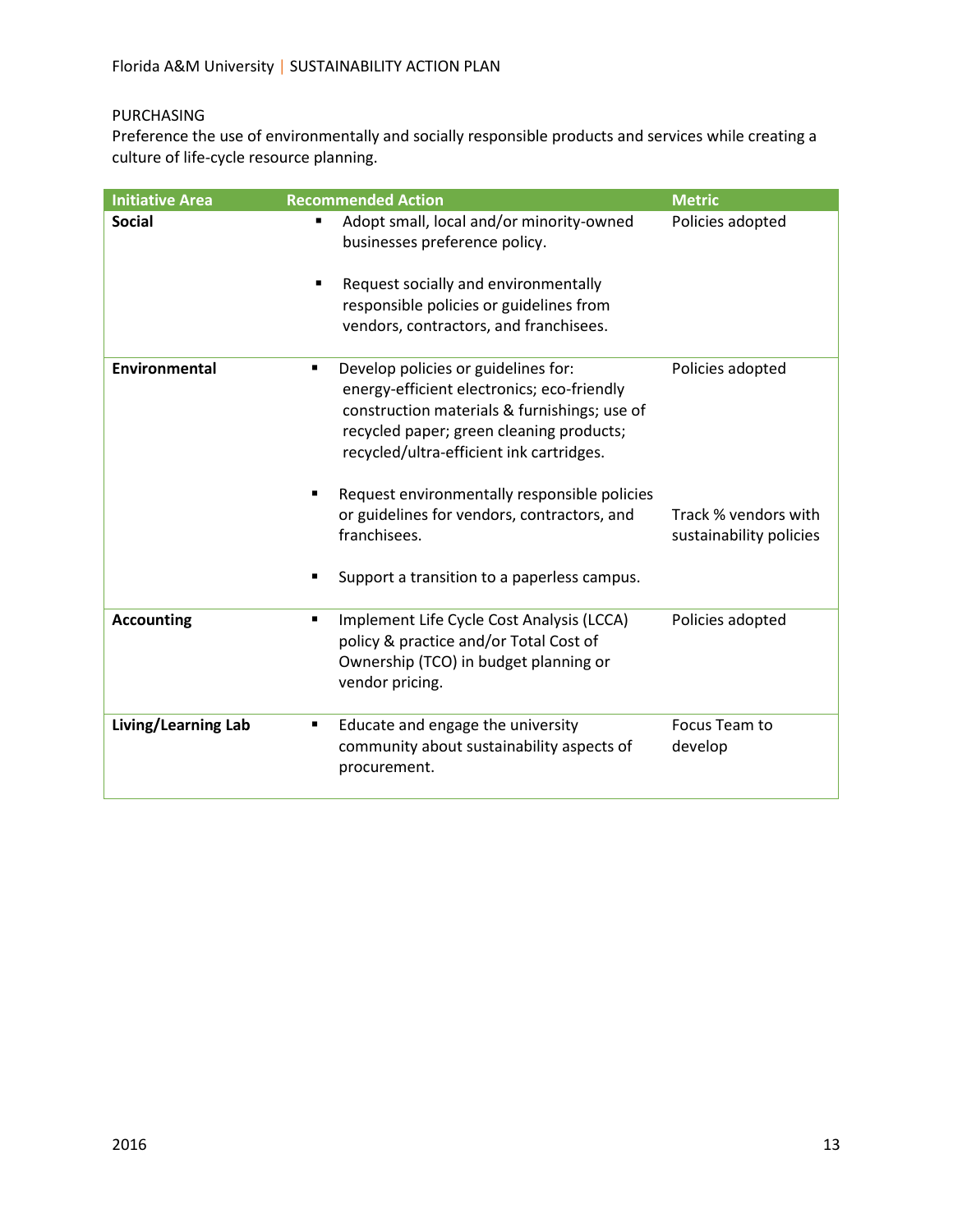#### <span id="page-14-0"></span>FOOD

Support healthy and local food systems, pursue low impact campus dining operations, and strengthen agricultural aspects of the university.

| <b>Initiative Area</b>                       | <b>Recommended Action</b>                                                                                                               | <b>Metric</b>                    |
|----------------------------------------------|-----------------------------------------------------------------------------------------------------------------------------------------|----------------------------------|
| <b>Awareness</b>                             | Increase campus awareness of local food<br>and connections to area food producers.                                                      | Media materials                  |
|                                              | Expand opportunities for students to take<br>part in organic farming (internships, tours,<br>volunteering).                             | Website listing<br>opportunities |
|                                              | Promote dissemination of nutritional<br>$\blacksquare$<br>information at campus dining venues (via<br>signage, table tents, etc.).      | # campaigns<br>conducted         |
|                                              | Sponsor workshops and class projects to<br>increase awareness of nutritional value of<br>meals/food.                                    | # workshops &<br>projects (list) |
| <b>Real Food Campaign</b><br>and Procurement | Sign and implement a "Real Food" Campus<br>٠<br>Campaign.                                                                               | Implementation of<br>campaign    |
|                                              | Procure regionally produced food for campus<br>٠<br>dining, including from FAMU. Agricultural<br>Research & Extension Center in Quincy. | % local/regional food<br>used    |
|                                              | Engage students in developing a FAMU Food<br>٠<br>Policy.                                                                               | Adoption of policy               |
| Living/Learning Lab                          | Use campus dining operations to educate<br>п<br>and engage the university community<br>around sustainable food.                         | Focus Team to<br>develop         |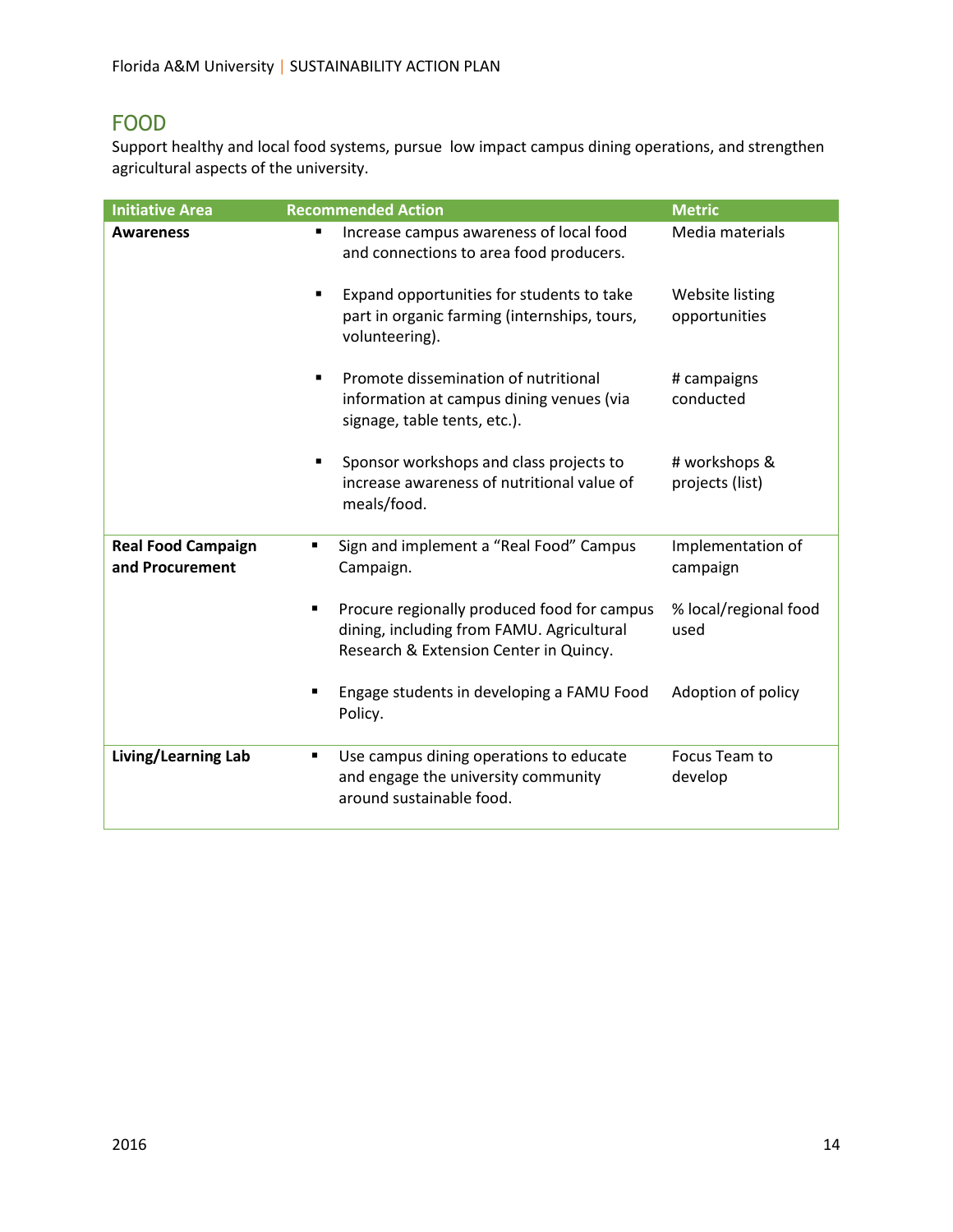#### <span id="page-15-0"></span>PEOPLE

Exemplify diversity, inclusion, access, health and safety, and empowerment across the campus, including through shared governance.

| <b>Initiative Area</b>                         | <b>Recommended Action</b>                                                                                             | <b>Metric</b>                                 |
|------------------------------------------------|-----------------------------------------------------------------------------------------------------------------------|-----------------------------------------------|
| <b>Student Educational</b><br><b>Access</b>    | Lobby for federal legislation and policy to<br>п<br>help low-income students (e.g., Pell grant<br>funding, FSEOG).    | Lobby efforts<br>conducted                    |
|                                                | Offer more need-based scholarships.                                                                                   | # need-based<br>scholarships                  |
|                                                | Provide funding for a FAMU program to<br>$\blacksquare$<br>serve students facing hunger and<br>homelessness.          | Establishment of<br>program                   |
| <b>Faculty and Staff</b><br><b>Development</b> | Provide more opportunities for merit<br>٠<br>increases.                                                               | Establishment of<br>program                   |
|                                                | Bring faculty salaries to parity with other<br>٠<br>SUS schools.                                                      | Annual salary report                          |
|                                                | Start safety incentive or recognition<br>programs.                                                                    | Establishment of<br>programs                  |
|                                                | Prioritize faculty diversity in strategic plan.                                                                       | Diversity %                                   |
|                                                | Establish an employee Assembly or Senate<br>٠<br>and conduct employee town halls.                                     | Establishment of body<br>& town hall meetings |
|                                                | Incentivize participation in wellness<br>٠<br>programs (highlight healthcare cost saving).                            | % employees<br>participating                  |
| <b>Campus Community</b>                        | Promote participation in wellness initiatives<br>٠<br>including group exercise classes.                               | Participation levels                          |
|                                                | Conduct annual campus climate survey.<br>٠                                                                            | Survey                                        |
| Living/Learning Lab                            | Utilize human resources operations to model<br>٠<br>and educate the university community on<br>social responsibility. | Focus Team to<br>develop                      |